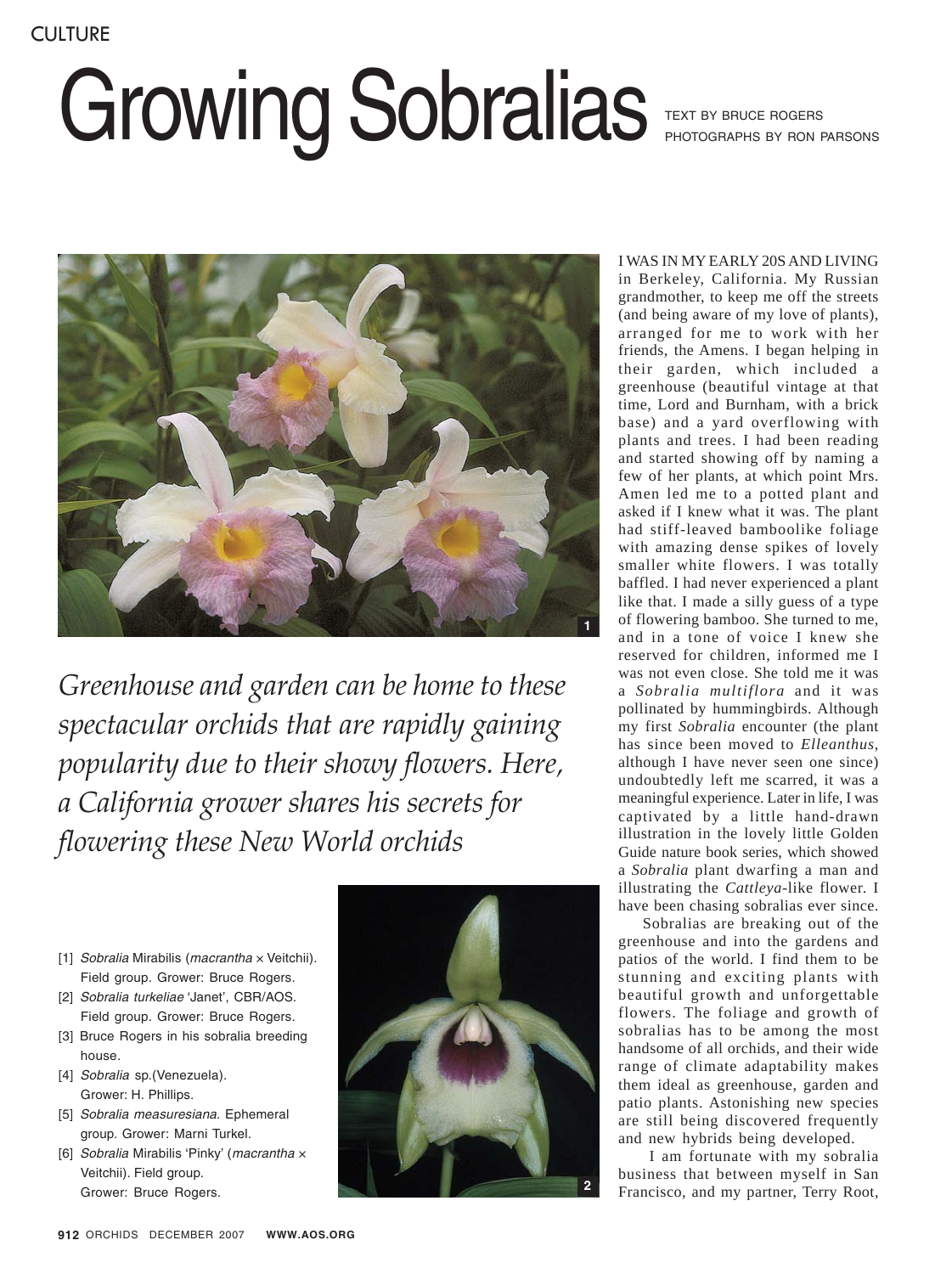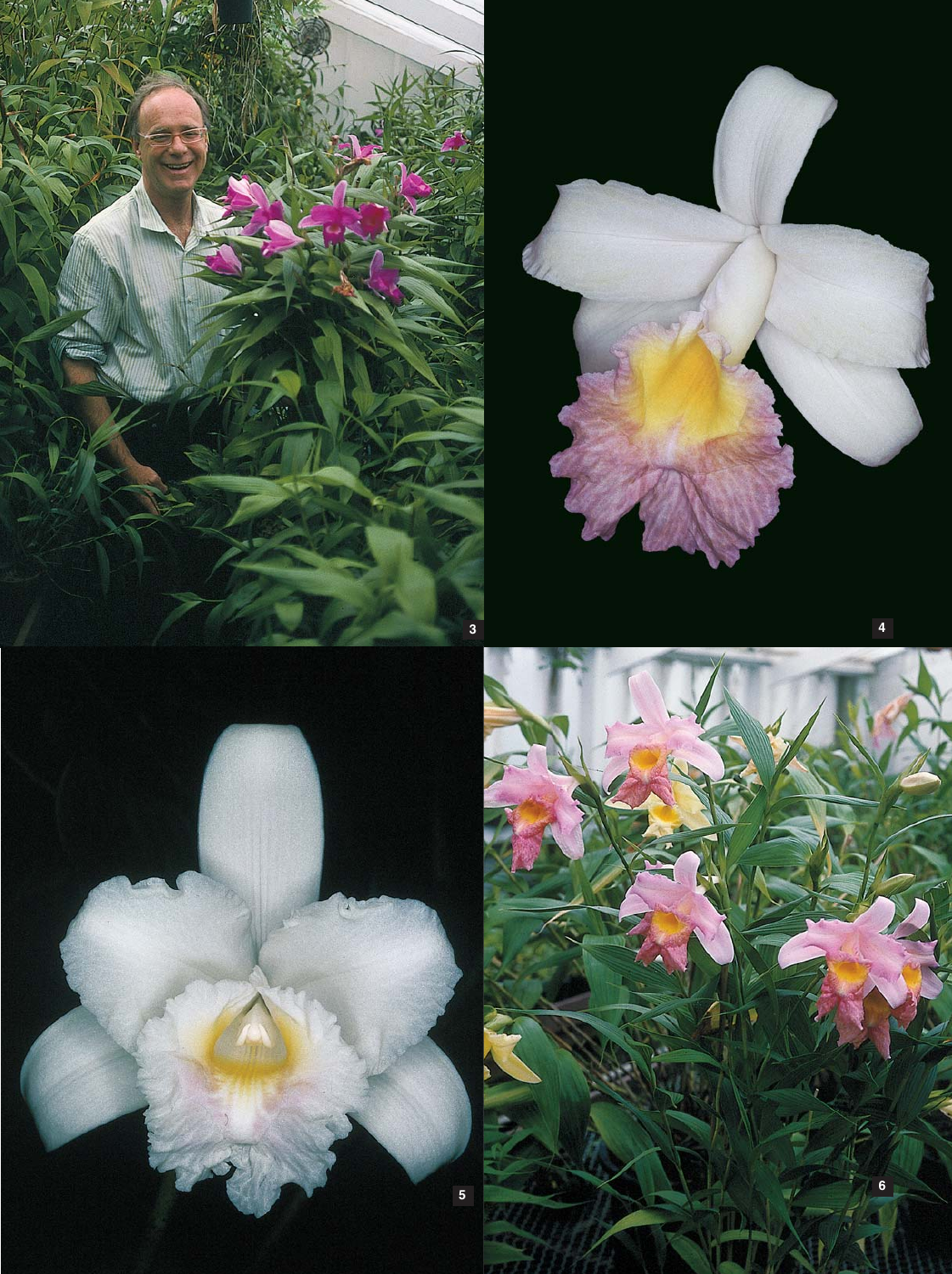





in Prunedale, California, we have seven distinct climate zones that we exploit fully. On the cold side, we have an outside cool-growing area that has experienced 24 F (-4 C) for five consecutive days, to greenhouses that never drop below 62 F (16 C) and reach 100 plus F (38 C).

My greenhouse that best suits the largest selection of species and hybrids is in San Francisco. I do not heat this house and the general temperature is from the low 50s to the high 90s F. In the winter, the temperature gets down to the 30s and 40s F. In the case of our severely cold winter last year, it was down to the low 30s. This greenhouse has a below-the-bench fogging system on a timer, plus manual main vents and automatic side vents. The plants are on raised benches, except for the tall plants, which sit on the gravel floor. The greenhouse has full sun exposure and is shaded with commercial whitewash. The most exposed side of the house has a graded shade from light to dark, and this is coupled with 60-percent shade cloth covering certain areas. There are five fans, two mounted in the eaves, two mounted at bench level providing air circulation at this level, and one mounted 3 feet (1 m) above the benches with air flow perpendicular to other fans. Three of these run constantly, and the other two are activated by temperature, allowing one to modify for the weather. The benches are steel mesh grids that allow for water drainage and air circulation. The bench legs are either wood on a raised concrete base, or concrete. All the bench legs are wrapped in copper tape to guard against snails.

*Sobralia* is a large and complicated genus. It is impossible to generalize, but try we must. To better describe the plants and their culture, they are best divided into two groups: the ephemeral sobralias and the field sobralias.

THE EPHEMERAL GROUP These are species whose flowers last a day or less. The ephemeral group contains such jewels as the miniature *Sobralia callosa*, and species with heavenly fragrance, such as *Sobralia fimbriata*. Species such as *Sobralia klotziana* will carry 20 or more flowers per cane.

This group contains half of my favorite sobralias. I was teased by my friends for even working with this group of one-day wonders. Their only fault is that they are underappreciated.

The diversity of size and flower, combined with the beauty of the foliage, places them high on my list. With orchids such as *Sob. fimbriata* and related species, you get luxurious flowers eclipsed by one of the best scents in the orchid world. Species such as *Sob. klotzscheana*, besides having superb elegant foliage and a pleasing scent, also carry an astonishing 20 flowers per cane. Many new hybrids and primary crosses on the market take advantage of the plants' ability to grow outside in tropical areas such as Hawaii, Florida and Asia. *Sobralia callosa* is an outstanding miniature orchid. The dark leaves and jewellike flowers create a perfect plant.

The bulk of the species does best in an intermediate to warm climate with varying amounts of shade. Gardens in Hawaii, Florida and Southern California have proven ideal. In greenhouses, the bulk of the species do well in intermediate houses, with a low of 50 F (10 C).

Of course, there are exceptions. I have quite a few ephemeral species that thrive in my cool house (with a low of  $35$  F [1.5 C]). I think this has to do with where the plants originated. For example, the Colombian form of *Sobralia powellii* does well, while the Ecuadorian *Sob. powellii* does well only in my warm house.

THE FIELD GROUP These are sobralias whose flowers last from two to 10 days. The field group contains such popular species as *Sobralia macrantha, Sobralia xantholeuca* and *Sobralia caloglossa*. Primary hybrids, such as *Sobralia* Mirabilis (*macrantha* × Veitchii) and *Sobralia* Veitchii (*macrantha* × *xantholeuca*) and their cultivars, are included.

These sobralias generally can be grown outside all year long in Mediterranean climates such as California and similar climate zones. *Sobralia macrantha* was the species that charged its way into orchid history and folklore. When crossed with other species such as *Sobralia xantholeuca*, strong hybrids have resulted that grow beautifully on patios and decks, as well as in gardens. This is the group where you find the majority of field type species and hybrids. Species such as *Sob. macrantha*, *Sob. caloglossa* and *Sob. xantholeuca* do wonderfully here outside.

SOBRALIA CARE After locating the proper growing area, your primary goal when growing sobralias is to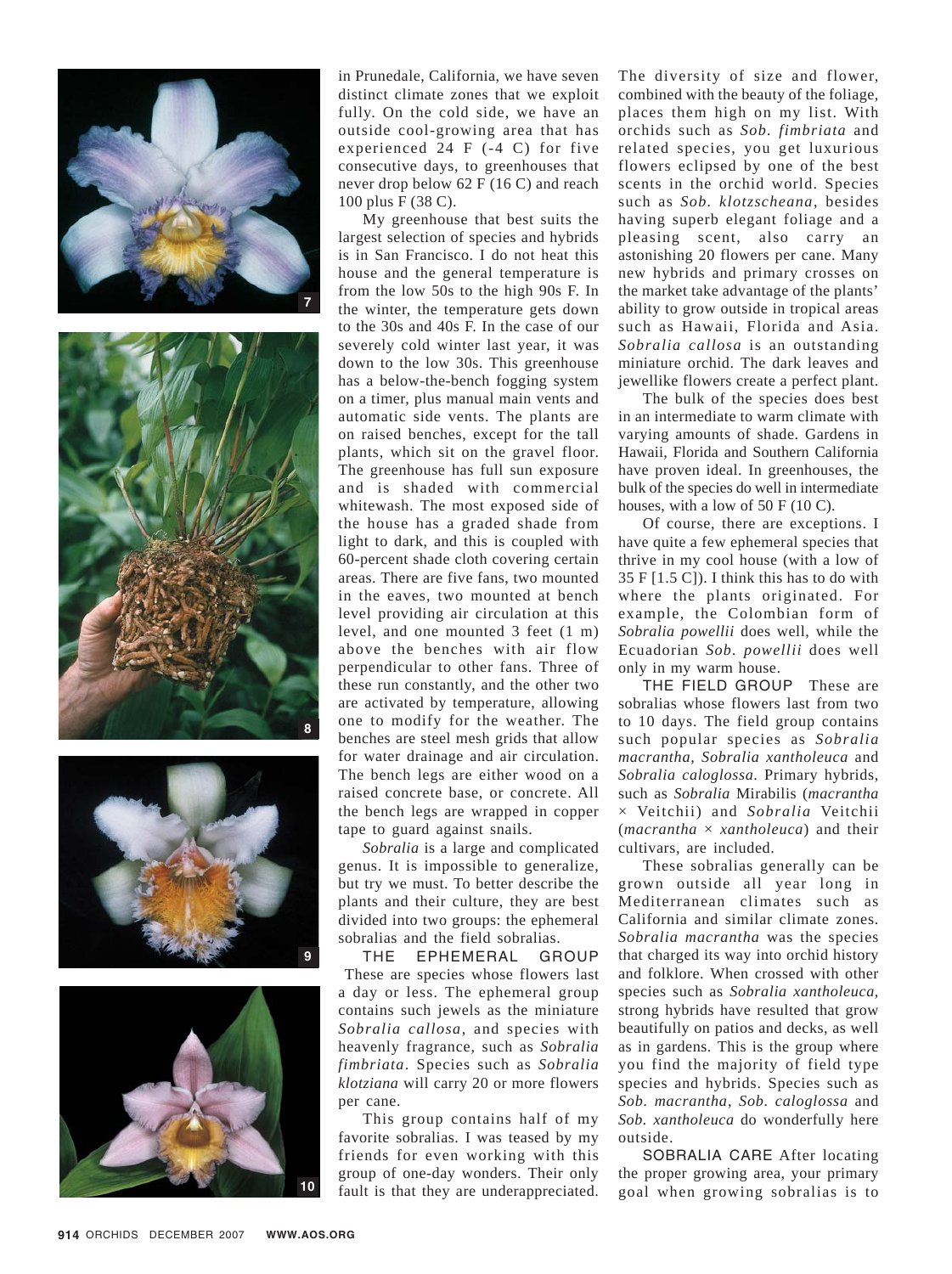

- [7] Sobralia powellii. Ephemeral group. Grower: Bruce Rogers.
- When repotting sobralias, take care [8] not to disturb the rootball.
- [9] Sobralia fimbriata. Ephemeral group. Grower: Bruce Rogers.
- [10] Sobralia gentryi. Ephemeral group. Grower: Dan Newman.
- [11] Sobralia macrantha f. alba. Field group. Grower: Lil Severin.
- [12] Sobralia macrantha (Mexico). Field group. Grower: Bruce Rogers
- [13] Sobralia klotzcheana. Ephemeral group. Grower: Dan Newman.

establish and maintain a good root system. This is an orchid where it is all about the roots. To enjoy any success with the foliage or the flowers, you must first have a good root system. I have heard it said that a sobralias must be potbound to bloom and, to a point, this is true, as being potbound indicates a full rootball and, henceforth, success.

HEAT AND CLIMATE In indoor and greenhouse growing situations, if you have both a warm and cool greenhouse with a tall roof, you can grow virtually all sobralias.

One can generally say that the field types are cooler growing than the ephemeral types, but exceptions are the rule. I was pleasantly surprised this year to discover that both *Sobralia caloglossa* and *Sobralia cattleya* , expensive and rare species, survived five days of temperatures in the 20s F outside in Prunedale, California, without a scratch. These species are



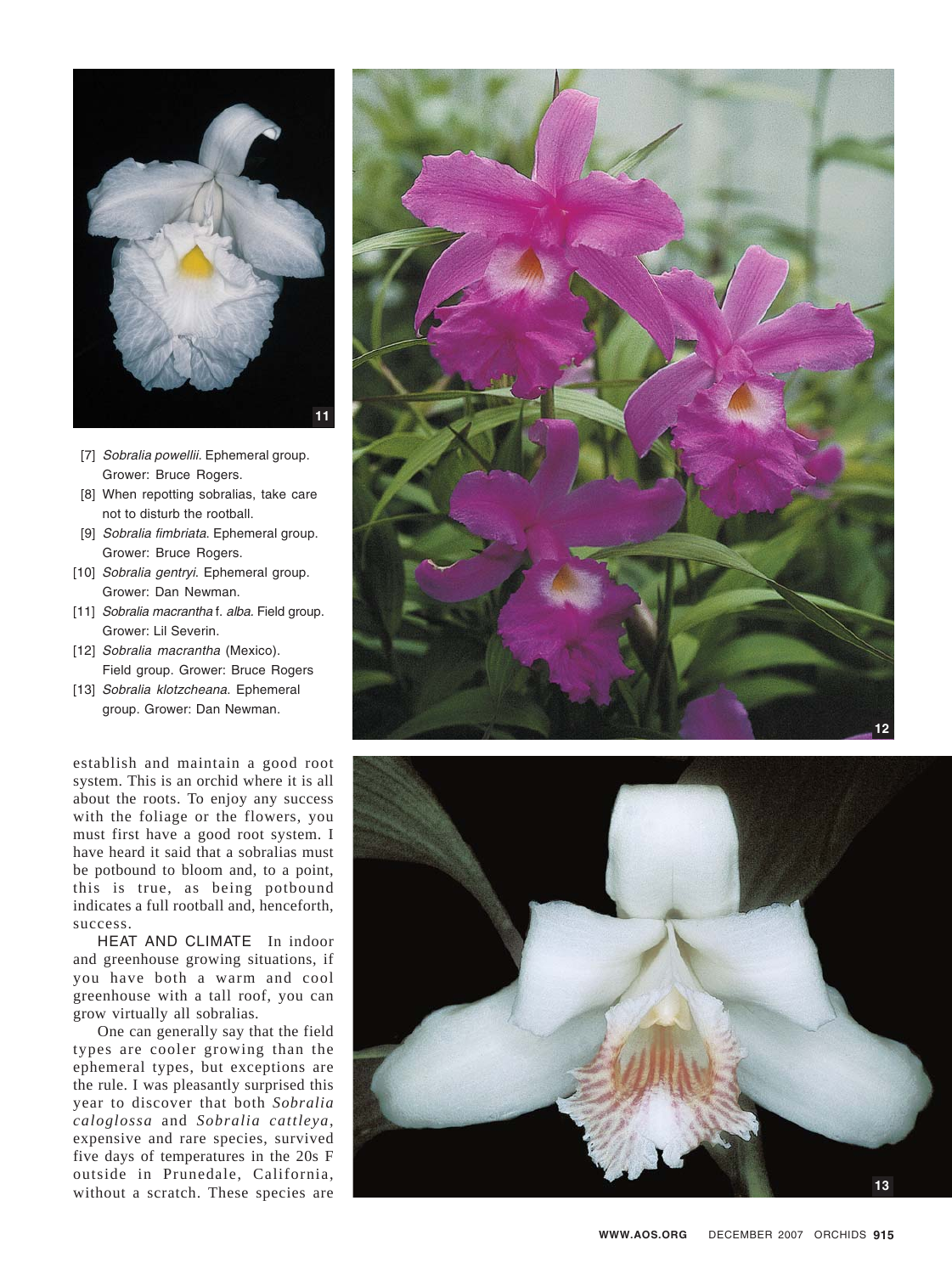

usually regarded as intermediate growing plants.

SOBRALIAS OUTSIDE With greater involvement with sobralias, I am constantly shocked by how successfully they acclimate to different climates. In California, the same plants that will grow outside in northern California will also grow outside in the southern part of the state. The only difference is when the blooming season occurs. I have talked with sobralia growers from around the world who share the same high esteem for these adaptable plants. In warm tropical climates, such as Hawaii and Florida, more species and hybrids are being added to the success list.

Light Some sobralias can take full sun and some do better in a shadier location. Your goal should be a light level where it is shady enough for the leaves to retain a healthy color tone, but bright enough to keep the canes erect. These are adaptable plants when it comes to light. Although some species can take full sun and a great many tolerate morning and afternoon sun, I prefer to grow them in shadier conditions. Here in California I have

found that many of the field types, although they can grow in full sun, show stress and do not bloom or grow as well as when they are grown shaded. A good example I have is *Sob. mirabilis* 'Graduate', a beautiful large-flowered clone from Santa Barbara. I have divisions of the same plant growing outside in both bright light, where it receives direct morning sun and in shade, where it is covered by a 60 percent shade. The clone in full sun carries three to four flowers about 3 inches (7.5 cm) or more across, where the same clone grown in a shadier location provided by either shade cloth or natural canopy will be taller, greener and generally better looking, and carry four to five flowers that are always an inch or so larger.

Water The water quality in San Francisco is splendid. The water comes right from the Sierras and you see it in the growth of the plants. As with all plants, the cleaner and purer the water the better the plant growth. I have found that sobralias, however, are tolerant of low-quality water. I have seen them growing and blooming while

## Temperatures for Sobralias

*Sob. caloglossa Sob. bicolor Sob. leucoxantha Sob. callosa Sob. macrantha Sob. elegans Sob. mirabilis Sob. fimbriata Sob. powellii* (Colombian form) *Sob. fragrans Sob.* Veitchii *Sob. powellii* (Ecuador form) *Sob. xantholeuca Sob. rosea*

## Cool Growers Warm Growers

being watered with well water that smelled like death and actually felt oily. These are tough plants. The water just has to be wet.

Greenhouse and Indoor Watering Scheduled watering, of course, depends on your environment and variants such as the size of the pot, the season of year and similar factors. Certainly weekly watering is recommended. If the plants are grown in a media such as moss, where they should never dry out, they will need more attention.

It is almost impossible to overwater a sobralia, but the plants need to have perfect drainage. Do not be shy when watering or wetting down the plants. I always water the foliage as well and this will result in a much more manageable pest problem.

Drainage Perfect drainage is essential for good culture when grown outside in beds or in pots. I have never rotted out a sobralia that had good drainage. Rot generally occurs when the drainage has been blocked by the rootball.

Air Circulation Sobralias love air. The better the quality of air and air circulation, the healthier the plants. When grown in a greenhouse, it is of prime importance to provide ideal air circulation and one should not be shy about the fans. I would say that if a sobralia is being knocked down by a fan, you can back off a little and that should be just about right. Outside this is not a problem, as the leaves grow a little thicker.

Nutrients Sobralias do well with any organic fertilizer that contains trace elements. Any orchid mix will do, but try to stay organic. Let me stress the importance of trace elements: they seem to promote better growth overall. In my greenhouse, I apply fertilizer weekly at two thirds of the recommended strength. I try to fertilize in the late afternoon after watering the day before. I believe that it requires less fertilizer and wasted runoff is avoided.

When grown outside in beds, the plants seem to assimilate adequate nutrients naturally and require fertilizer twice a month. When grown in pots, fertilize weekly.

PESTS AND PROBLEMS I have found that if one is diligent with culture maintenance, pests pose little danger to well-grown healthy sobralias. The most commonly found pests in the greenhouse are mites, mealybugs, slugs and snails.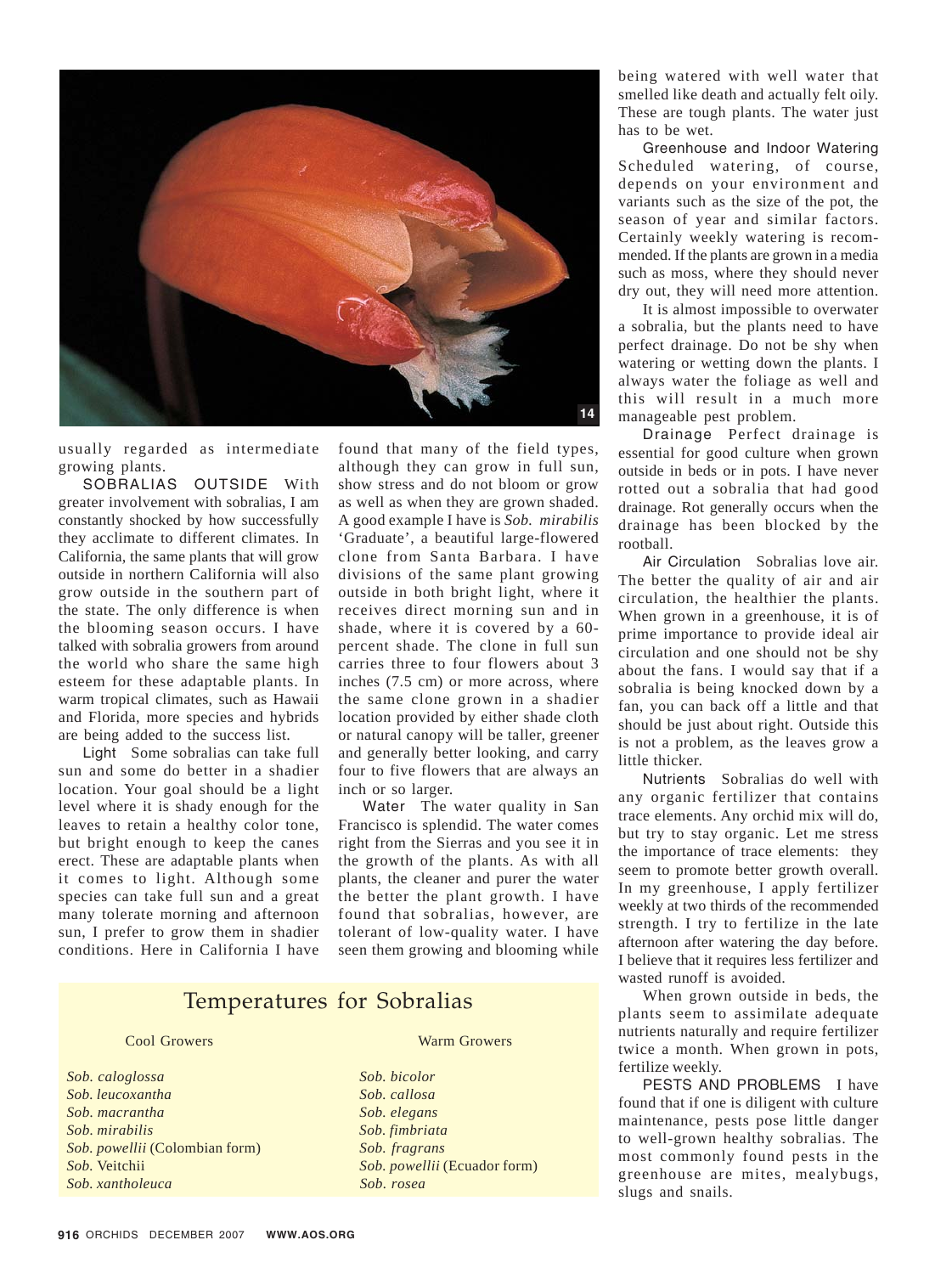Mites Increasing airflow and spraying with water three times a day for a few days usually wipes out even the most stubborn infestation without having to spray any chemicals. If the mite problem is stubborn, I will spray with rubbing alcohol. I also use integrated pest management. In my San Francisco greenhouse, I have a little colony of red predatory mites that I purchased 10 years ago while at a different location. Despite changing greenhouse locations, I still can see the predator mites on my oldest plants as well as their new neighbors. I certainly give them credit for the absence of spider mites.

Mealybugs I use a spray of either a 70 percent rubbing alcohol, which I will sometimes dilute with a little water when treating seedlings or flowering plants, along with a little organic dish soap, which does well as a spreader. There are also new organic sprays that use primarily oil of rosemary and other natural herbs, and, while ridiculously expensive either on a wholesale or retail level, really seem to do the job.

Snails and Slugs These can be a problem both inside and out. There must be something in the scent of sobralias that drives snails and slugs to travel, dropping ninja-style through open vents and doors just to consume the heavenly flowers. When grown outside, the manageability of pests is much simpler. Problems with mites disappear, mealybugs are eaten by predators, but snails and slugs remain.

Besides regular organic garden snail treatments during blooming season, I have been known to take a little garden copper tape and wrap it around the stems of the plant to block access to the flowers.

Plant Rot For the most part when I see plant rot, it has been caused by dividing the plant when in active growth. It also appears when drainage holes have been blocked. It should be taken care of immediately by removing the plant from its pot, trimming any rotting plant material down to the rhizome, and cutting off all canes that are discolored. Allow the plant to air dry for a while then spray the whole thing with rubbing alcohol, washing the plant off with water after a few minutes. Repot in a container of a size appropriate to the density of the remaining root system.

WHEN TO REPOT SOBRALIAS I am opinionated in my thoughts on repotting and dividing sobralias. I





think no matter where you are in the world, you must repot and divide plants only when they are showing new stem growth and new roots simultaneously with new tips breaking around the cane. And even then you must take care not to disturb the rootball. Remember, with sobralias, it's all about the roots.

Potting Mixes I have found that sobralias do well in almost every type of medium, as long as the drainage is perfect and the mix echoes the culture the plant receives. For example, a plant grown in a high percentage of bark receives more water than a mix with a higher percentage of dirt, which would retain more water. In San Francisco, in general, I use a mix of fine redwood bark and large-grade perlite, occasionally adding fine charcoal pieces or shredded coconut fiber, lava rock, dirt or whatever

- [14] Sobralia crocea. Ephemeral group. Grower: Marni Turkel.
- [15] Sobralia valida. Ephemeral group. Grower: Dan Newman.
- [16] Sobralia caloglossa. Field group. Grower: Dan Newman.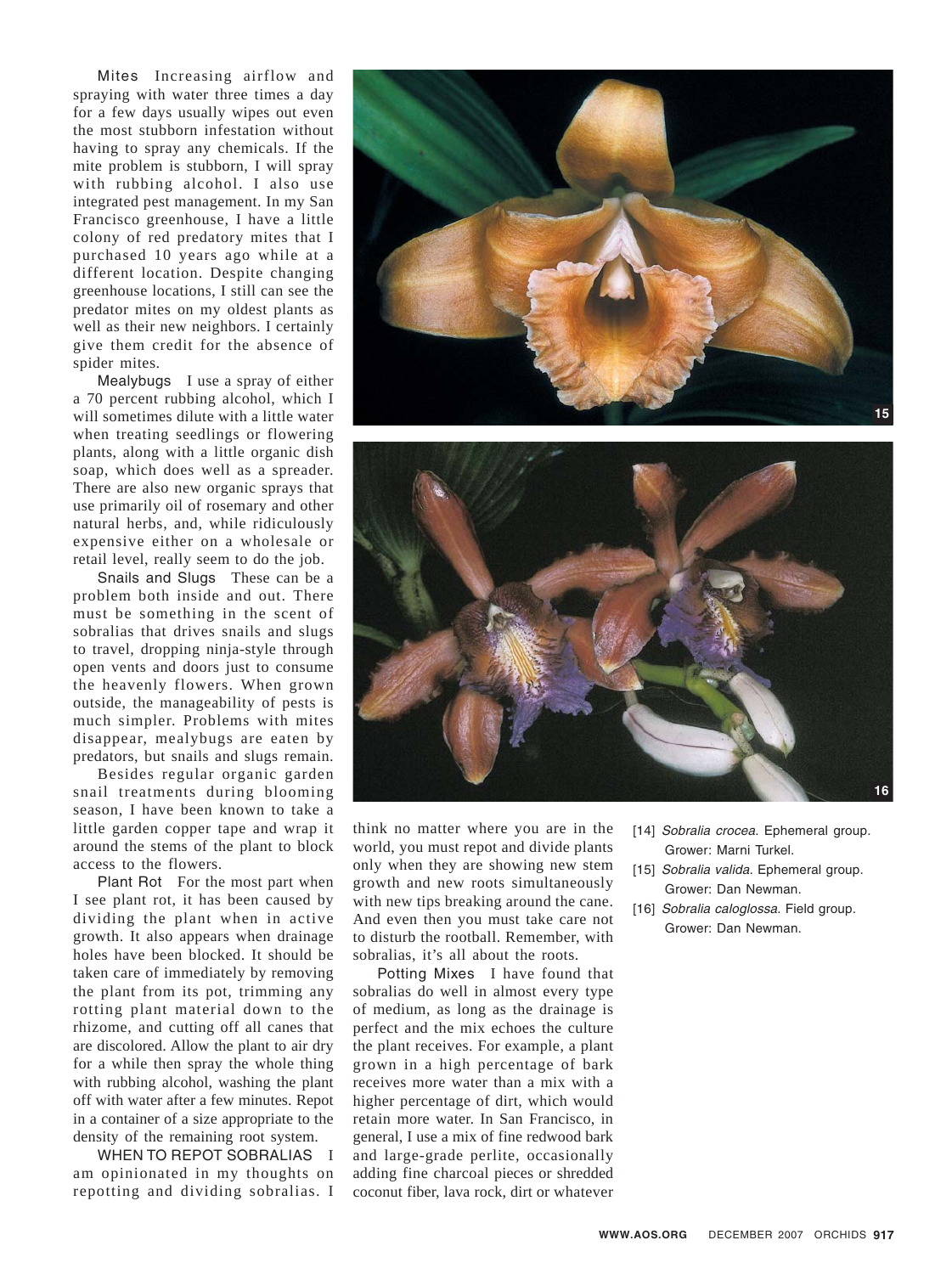

else is around. Plants and seedlings that I believe are important are planted in the finest-quality New Zealand sphagnum moss.

How to Repot If the plant has filled its pot, I try to remove the plant as carefully as possible. Sobralia roots attach themselves firmly to a clay pot, and if you wish to preserve the pot, take a sterilized thin sharp knife and insert it between the pot and the rootball and slowly cut around the pot, freeing the roots. Wash the rootball off, cleaning it but leaving it intact. If the rootball is healthy, repot the plant into a container that is at least twice the volume of the rootball.

DIVIDING Even dividing sobralias at the appropriate time can be a dangerous task both to the plant and to yourself. A sobralia grown in a 20 inch (50-cm) tub is twice as difficult to repot as your toughest overgrown cymbidium, primarily because you can't be so rough with the rhizomes and the roots.

After removing the plant from its pot (which in itself can be a Herculean task), examine the base of the plant thoroughly, noting where the new growths are and where the best dividing points are. Over time, with most species, the growing points will have formed their own plants and those are what you should focus on. When sobralias become really overgrown and everything is tangling, then it becomes more of a free-for-all and you must ignore the canes and foliage and focus on the rhizomes and roots. A piece of rhizome with good roots will produce more growth than a cane with no roots.

I use a long thick screwdriver and, starting from the closest access point, gently insert the screwdriver at a 45 degree angle through the rootball, pulling and working the tool outward to separate the plant as gently as possible. Try not to rush during this process, and stop to examine your progress, changing your course as the direction of the roots changes. After opening up the rootball you can use your hands and bend the plant to find its weakest point. If the rhizome is too large or tough, cut with clean sterile shears, being careful to cut the rhizome and not the roots. The pieces of plant can then be potted as previously described.

MOUNTING SOBRALIAS I have found cork or tree fern to be the best hosts for sobralias. Just as in repotting, I wait for new roots and growth, thoroughly water the plant, remove it from its medium and rinse and remove all debris. I then make a little nest out of wet sphagnum moss. I try to select a piece of cork that has an indentation or crevice that I can mold the nested plant into. You can cut a ledge into cork or tree fern easily with a serrated knife. I then tie the whole thing down with wire, being liberal with the wire so the moss stays compacted.

In conclusion, sobralias, once established, are among the toughest and most adaptable of all orchids. Good luck with growing these giants of the orchid world.

*Bruce Rogers began his professional career with orchids in the late 1970s when he was hired by the City of Atlanta Parks Department to work with its orchids in greenhouses in Piedmont Park. Returning to San Francisco after this endeavor, he was hired by the Rod McLellen Co. as the head grower for the boarding department and to hybridize vandas. In the early 1980s, he left to start Bruce Rogers Orchids, an orchid consulting and management company, and a few years later, Rogers-Fujikawa Orchids, and Rogers-Fishman Boarding, an orchid-boarding company. 225 Velasco Avenue, San Francisco, California 94134 (e-mail ozgardens@pacbell.net).*